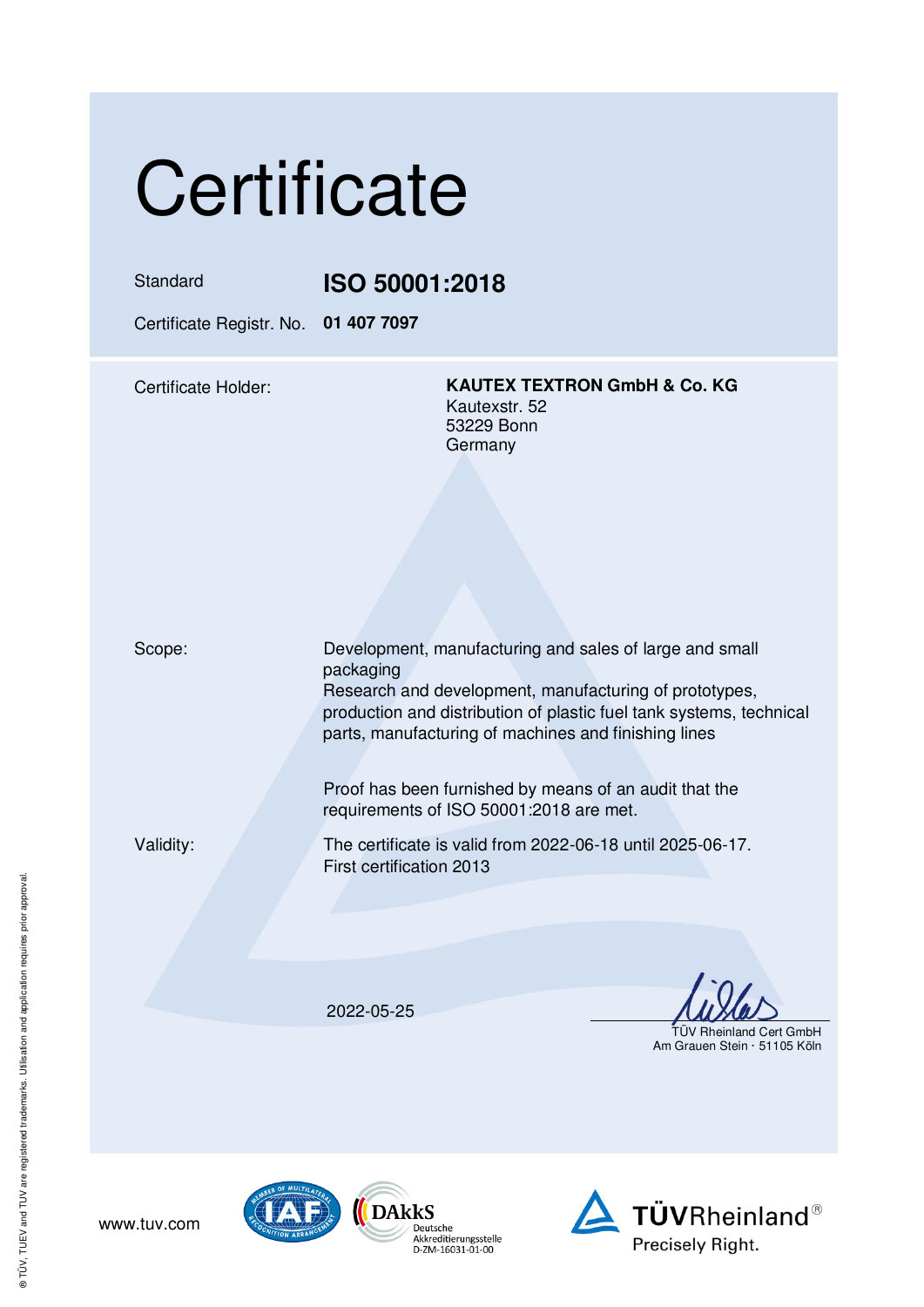## Annex to certificate

Standard **ISO 50001:2018** 

Certificate Registr. No. **01 407 7097** 

| No. | <b>Location</b>                                                                                                 | <b>Scope</b>                                                                                                                                                                             |
|-----|-----------------------------------------------------------------------------------------------------------------|------------------------------------------------------------------------------------------------------------------------------------------------------------------------------------------|
| /01 | KAUTEX TEXTRON GmbH &<br>Co. KG<br>Kautexstr, 52<br>53229 Bonn<br>Germany                                       | Research and development, manufacturing of<br>prototypes, production and distribution of plastic<br>fuel tank systems, technical parts,<br>manufacturing of machines and finishing lines |
| /02 | KAUTEX TEXTRON GmbH &<br>Co. KG<br>Industriestr. 2<br>84066 Mallersdorf-Pfaffenberg<br>Germany                  | Production and distribution of plastic fuel tank<br>systems and technical parts                                                                                                          |
| /03 | <b>KAUTEX TEXTRON GmbH &amp;</b><br>Co. KG<br>Industriestraße 1<br>84066 Mallersdorf-Pfaffenberg<br>Germany     | Production and distribution of plastic fuel tank<br>systems and technical parts                                                                                                          |
| /05 | <b>KAUTEX TEXTRON GmbH &amp;</b><br>Co. KG<br><b>Werk Ostfriesland</b><br>Eisenstr, 18<br>26789 Leer<br>Germany | Production and distribution of plastic fuel tank<br>systems and technical parts                                                                                                          |

Page 1 of 2



www.tuv.com